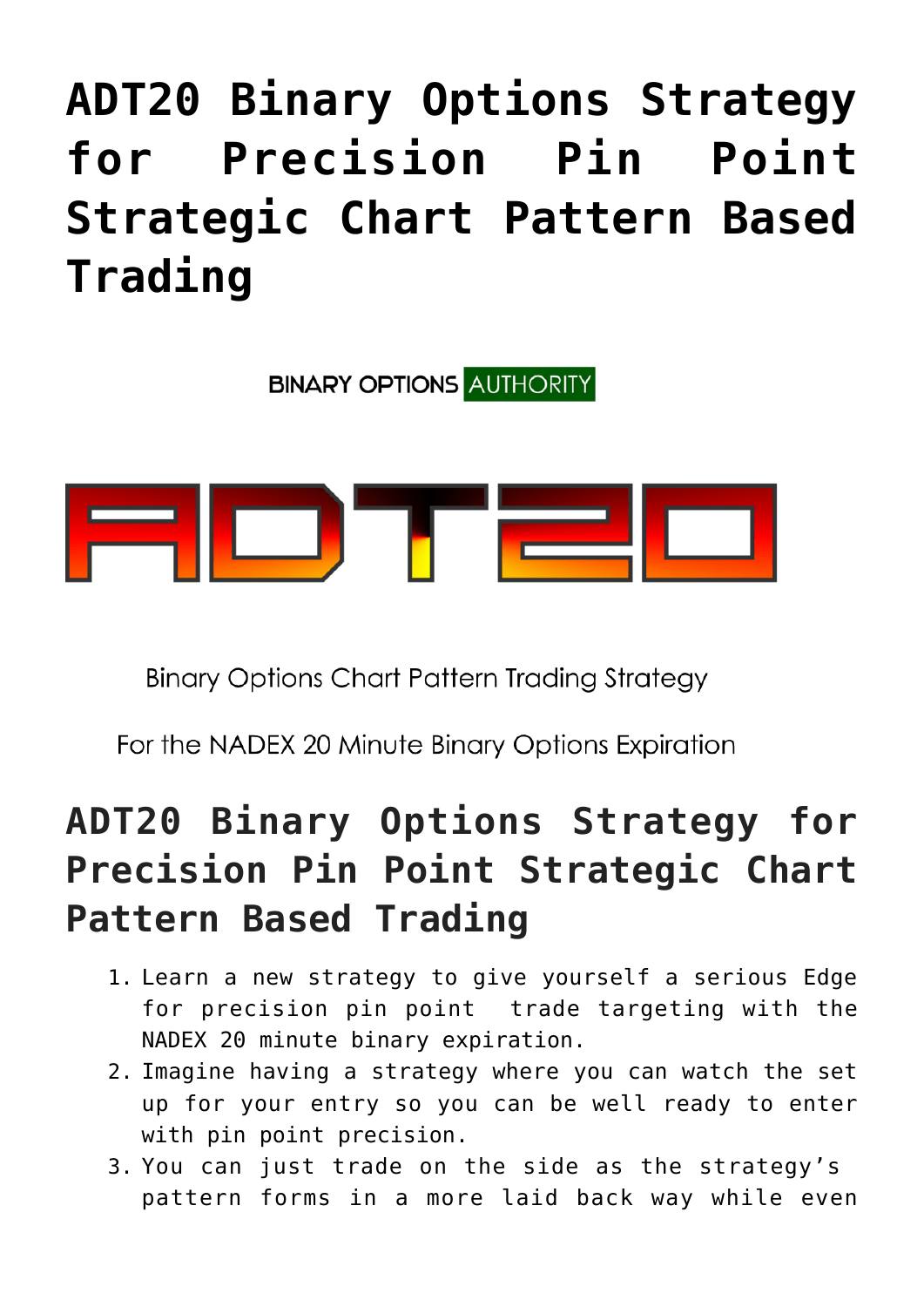working on other stuff, on your computer. You'll be able to tell ahead of time that a trade is setting up so you can be ready to trade.

- 4. High-precision, High winning percentage potential even for all winning days.
- 5. Trade a strategy where you can go into the market whenever you want for high-probability money making.

WWWWWWWWWWWWWW 14 W 0 L

\$777



## **[SBOOKED NADEX 5 Min or 20 Min](https://binaryoptionsauthority.com/sbooked-nadex-5-min-or-20-min-binary-options-strategy/) [Binary Options Strategy](https://binaryoptionsauthority.com/sbooked-nadex-5-min-or-20-min-binary-options-strategy/)**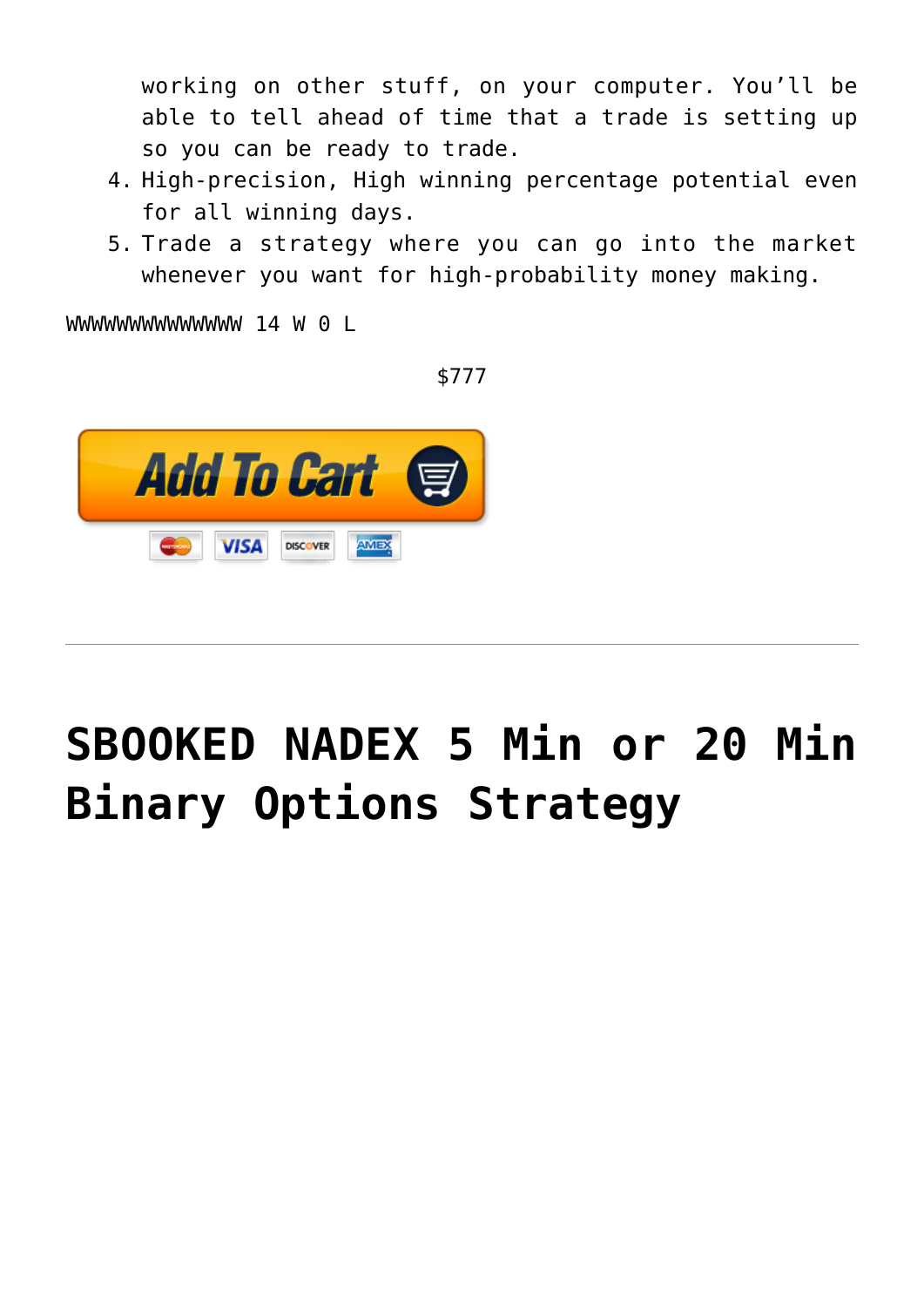

## **Performance Sample of SBOOKED NADEX 5 Min or 20 Min Binary Options Strategy:**

#### **SBOOKED is a prolific binary options system designed for larger quantities of cash flow.**

SBOOKED is a strategy that you can use on the fly with the NADEX 5 minute binary options and or the NADEX 20 minute binary options. You an also use it systematically taking all the trades in the row as you can see the system's performance results below.

8 am GBPUSD OCT 26: ATM Binaries: WWLWWWWWWLWWWLWWWWLWWWWWWWLWWWWWWWWWWLWLWLWWW 37 W 8 L from 8 am to 16:00.

**NET 29 Wins = \$1,450 Per Contract. \$14,500 per 10 contracts. \$145,000 per 100 contracts per trade.**